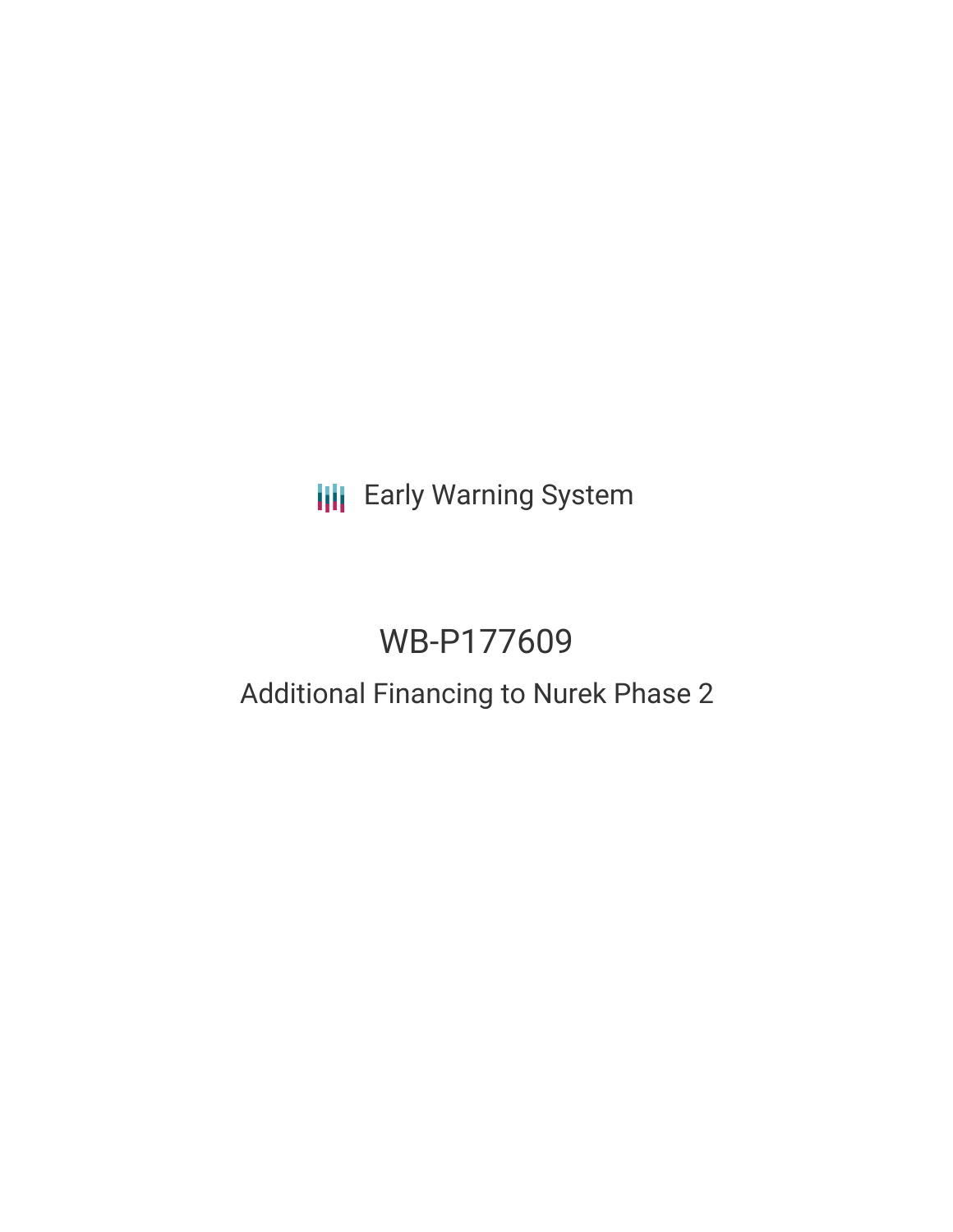

#### **Quick Facts**

| <b>Countries</b>               | Tajikistan      |
|--------------------------------|-----------------|
| <b>Financial Institutions</b>  | World Bank (WB) |
| <b>Status</b>                  | Proposed        |
| <b>Bank Risk Rating</b>        | U               |
| <b>Borrower</b>                | Barqi Tojik     |
| <b>Sectors</b>                 | Energy          |
| <b>Investment Amount (USD)</b> | \$40.00 million |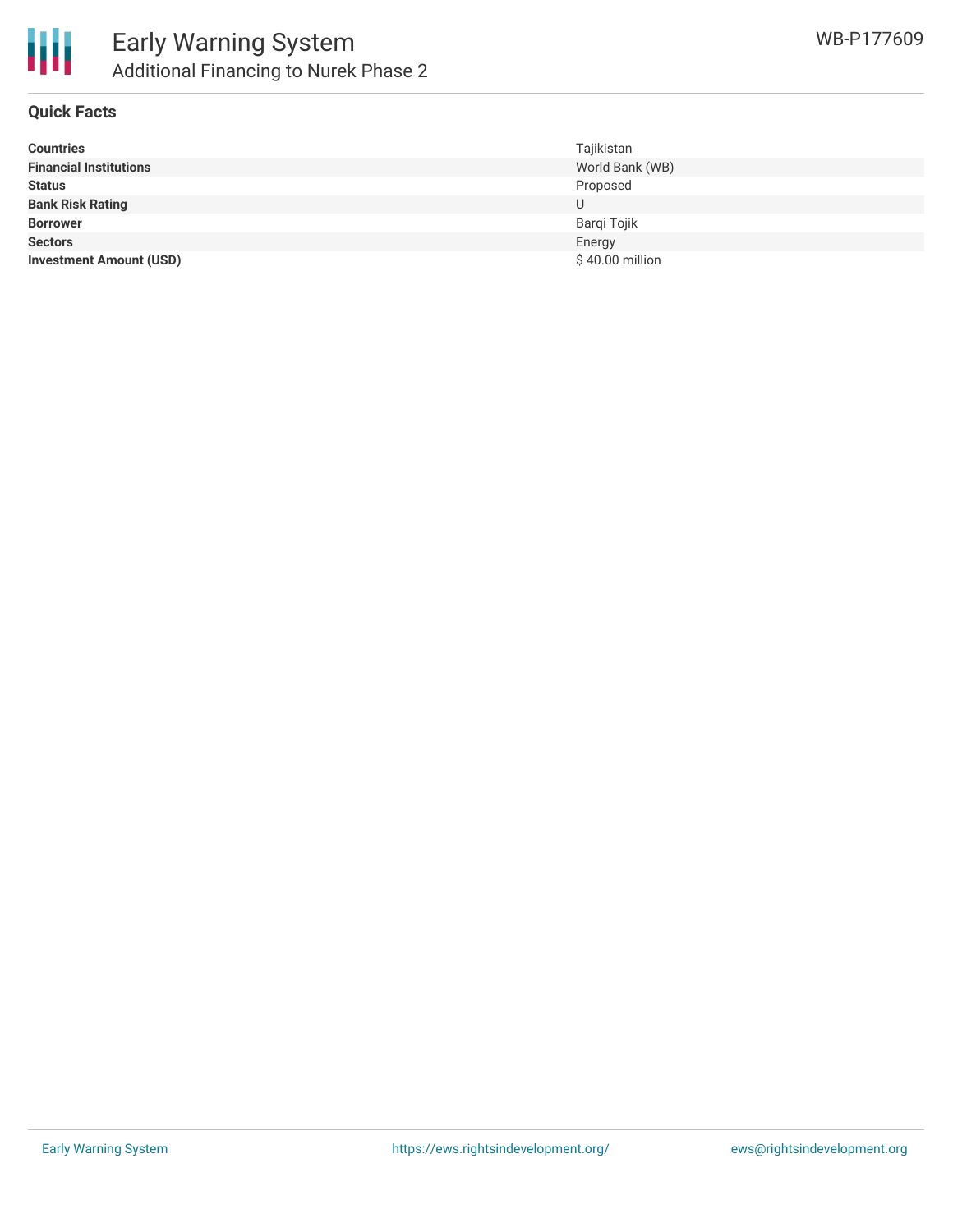

## **Project Description**

No proper data is available by the time of disclosure, however, the objective of the Project is to rehabilitate and increase the generating capacity of six power generating units of Nurek HPP and improve their efficiency.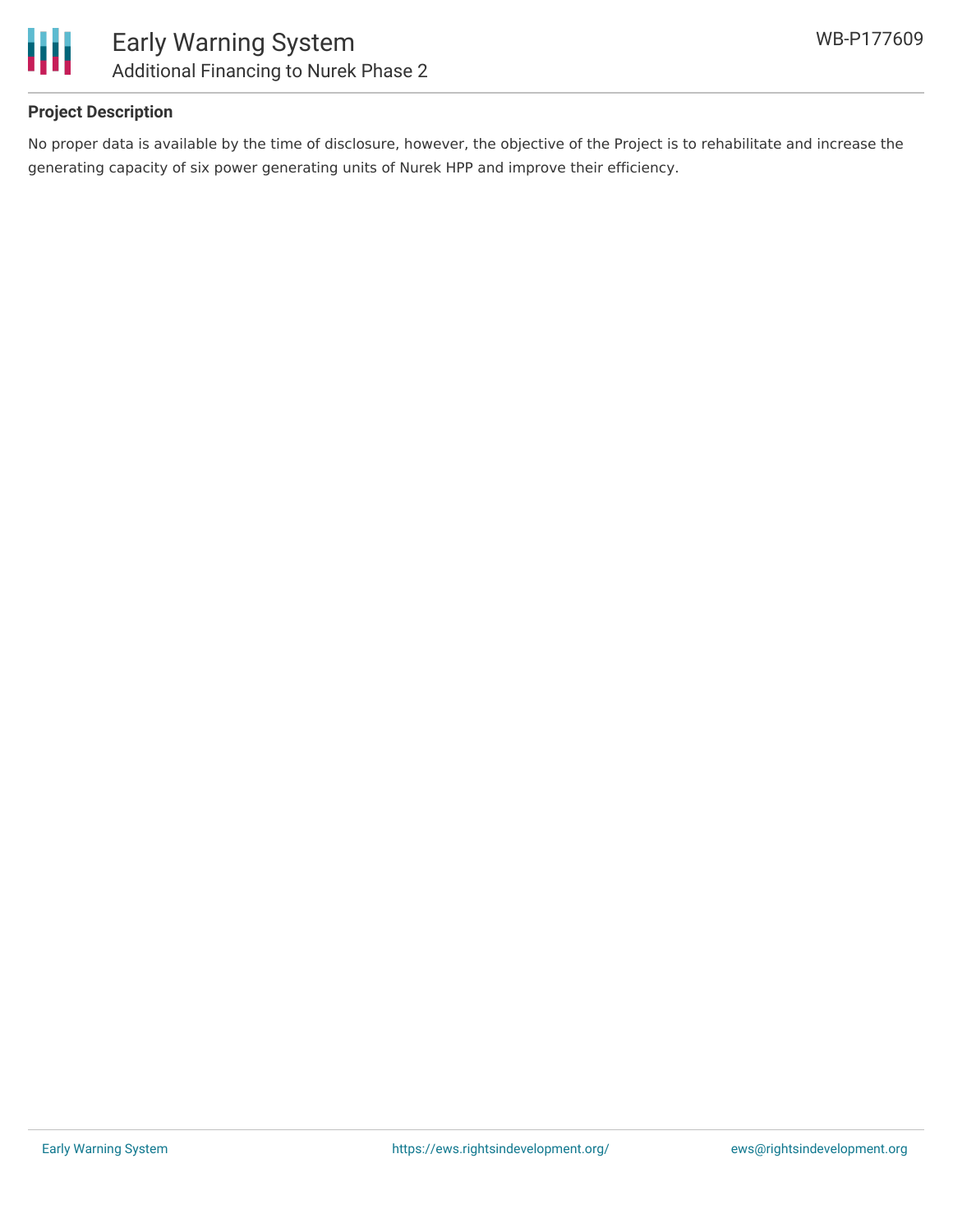

# **Investment Description**

World Bank (WB)